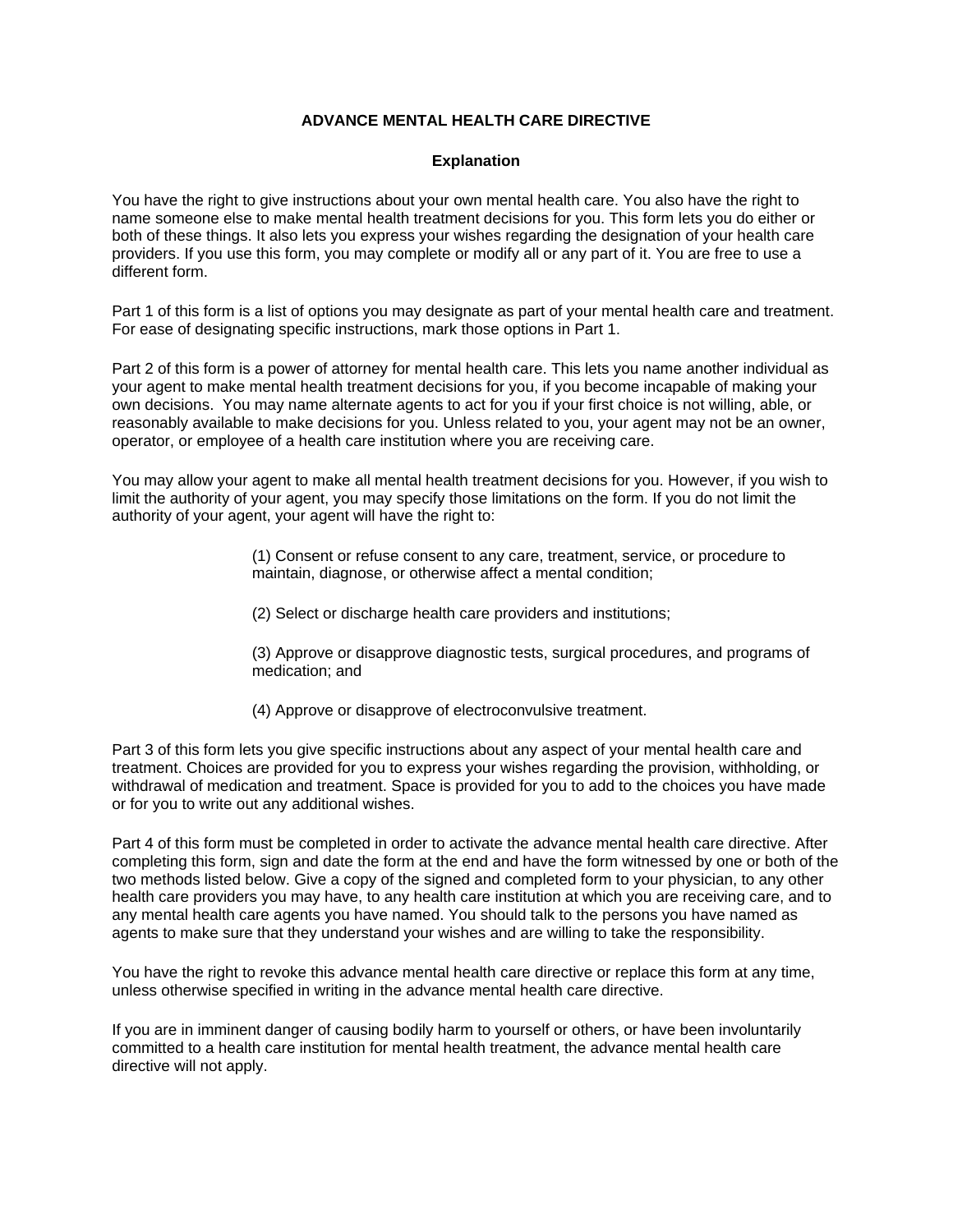## **PART 1**

## **CHECKLIST OF MENTAL HEALTH CARE OPTIONS**

NOTE TO PROVIDER: The following is a checklist of selections I have made regarding my mental health care and treatment. I include this statement to express my strong desire for you to acknowledge and abide by my rights, under state and federal laws, to influence decisions about the care I will receive.

(Declarant: Put a check mark in the left-hand column for each section you have completed.)

|              | Designation of my mental health care agents(s).                                                                      |
|--------------|----------------------------------------------------------------------------------------------------------------------|
| $\sqcap$     | Authority granted to my agent(s)                                                                                     |
| $\Box$       | My preference for a court appointed guardian.                                                                        |
| $\Box$       | My preference of treating facility and alternatives to hospitalization.                                              |
| $\mathsf{L}$ | My preferences about the physicians or other mental health care providers who will<br>treat me if I am hospitalized. |
| $\Box$       | My preferences regarding medications.                                                                                |
| $\Box$       | My preferences regarding electroconvulsive therapy (ECT or shock treatment).                                         |
| $\Box$       | My preferences regarding emergency interventions (seclusion, restraint, medications).                                |
| $\Box$       | Consent for experimental drugs or treatments.                                                                        |
| $\Box$       | Who should be notified immediately of my admission to a facility.                                                    |
| $\Box$       | Who should be prohibited from visiting me.                                                                           |
| $\Box$       | My preferences for care and temporary custody of my children or pets.                                                |
|              | Other instructions about mental health care and treatment.                                                           |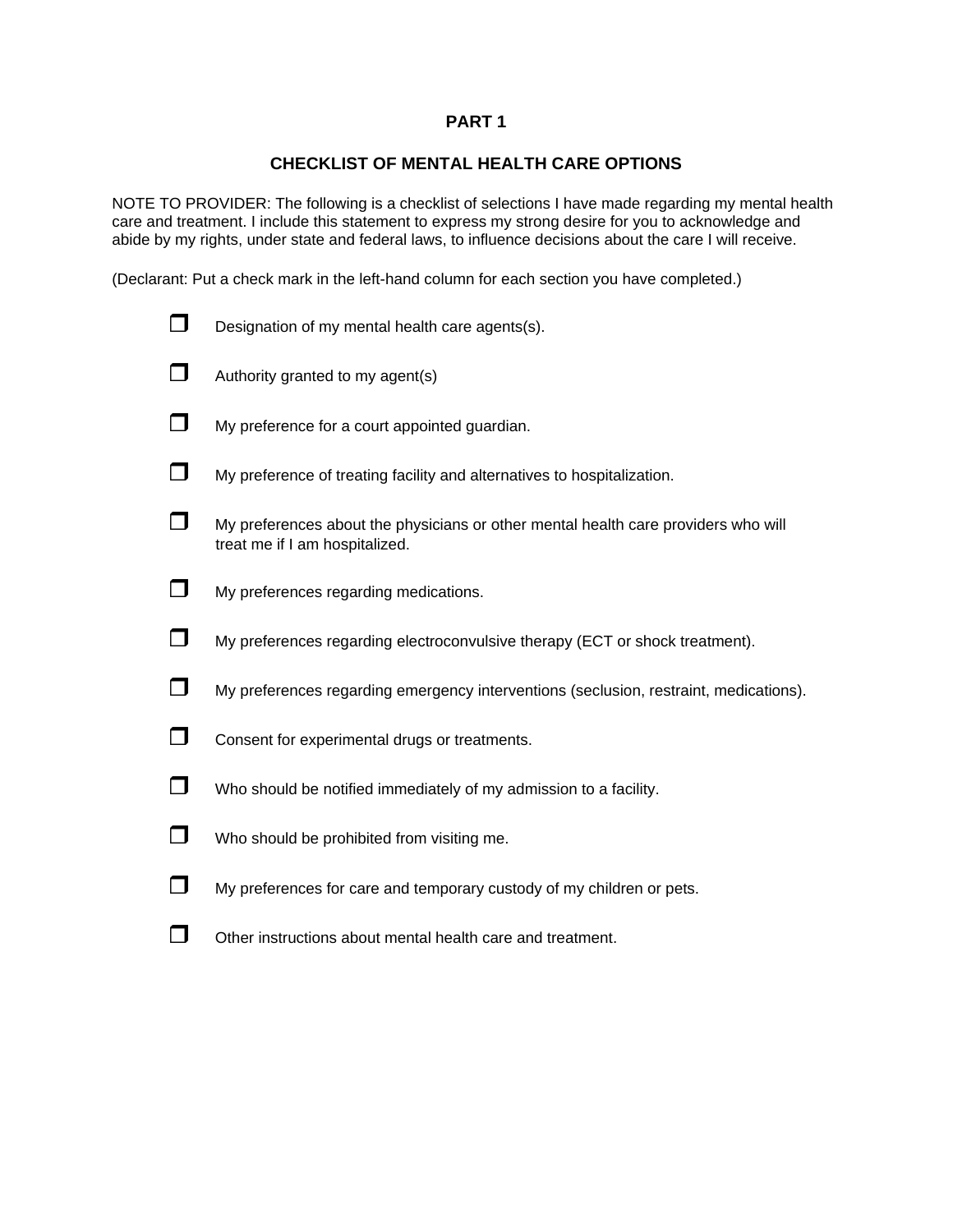### **PART 2**

## **DURABLE POWER OF ATTORNEY FOR MENTAL HEALTH TREATMENT DECISIONS**

**1** DESIGNATION OF AGENT: I designate the following individual as my agent to make mental heath care decisions for me.

| Address:                                                                                                                                                                                                    |                                                                                                                                                                                                                           |                   |         |  |
|-------------------------------------------------------------------------------------------------------------------------------------------------------------------------------------------------------------|---------------------------------------------------------------------------------------------------------------------------------------------------------------------------------------------------------------------------|-------------------|---------|--|
| City                                                                                                                                                                                                        | <b>State</b>                                                                                                                                                                                                              |                   | Zipcode |  |
| Home Phone                                                                                                                                                                                                  |                                                                                                                                                                                                                           | Work Phone        |         |  |
| If I revoke my agent's authority or if my agent is not willing, able, or reasonably available to make<br><b>OPTIONAL:</b><br>a mental health care decision for me, I designate as my first alternate agent: |                                                                                                                                                                                                                           |                   |         |  |
| (name of individual you choose as first alternate agent)                                                                                                                                                    |                                                                                                                                                                                                                           |                   |         |  |
| Address:                                                                                                                                                                                                    |                                                                                                                                                                                                                           |                   |         |  |
| City                                                                                                                                                                                                        |                                                                                                                                                                                                                           | <b>State</b>      | Zipcode |  |
| Home Phone                                                                                                                                                                                                  |                                                                                                                                                                                                                           | <b>Work Phone</b> |         |  |
| <b>OPTIONAL:</b>                                                                                                                                                                                            | If I revoke my agent's authority or if my agent and first alternate or if neither is willing, able, or<br>reasonably available to make a mental health care decision for me, I designate as my second<br>alternate agent: |                   |         |  |
| (name of individual you choose as second alternate agent)                                                                                                                                                   |                                                                                                                                                                                                                           |                   |         |  |
| Address:                                                                                                                                                                                                    |                                                                                                                                                                                                                           |                   |         |  |
| City                                                                                                                                                                                                        |                                                                                                                                                                                                                           | <b>State</b>      | Zipcode |  |
|                                                                                                                                                                                                             |                                                                                                                                                                                                                           | Work Phone        |         |  |

**3** WHEN AGENT'S AUTHORITY BECOMES EFFECTIVE: My agent's authority becomes effective when my supervising health care provider who is a physician and one other physician or licensed psychologist determine that I am unable to make my own mental health care decisions.

۰

- **4** AGENT'S OBLIGATION: My agent shall make mental health care decisions for me in accordance with this power of attorney for mental health care, any instructions I give in Part 2 of this form, and my other wishes to the extent known to my agent. To the extent my wishes are unknown, my agent shall make mental health care decisions for me in accordance with what my agent determines to be in my best interest. In determining my best interest, my agent shall consider my personal values to the extent known to my agent.
- **5** NOMINATION OF GUARDIAN: If a guardian of the person needs to be appointed for me by a court, I nominate the agent designated in this form. If that agent is not willing, able, or reasonably available to act as guardian, I nominate the alternate agents whom I have named, in the order designated.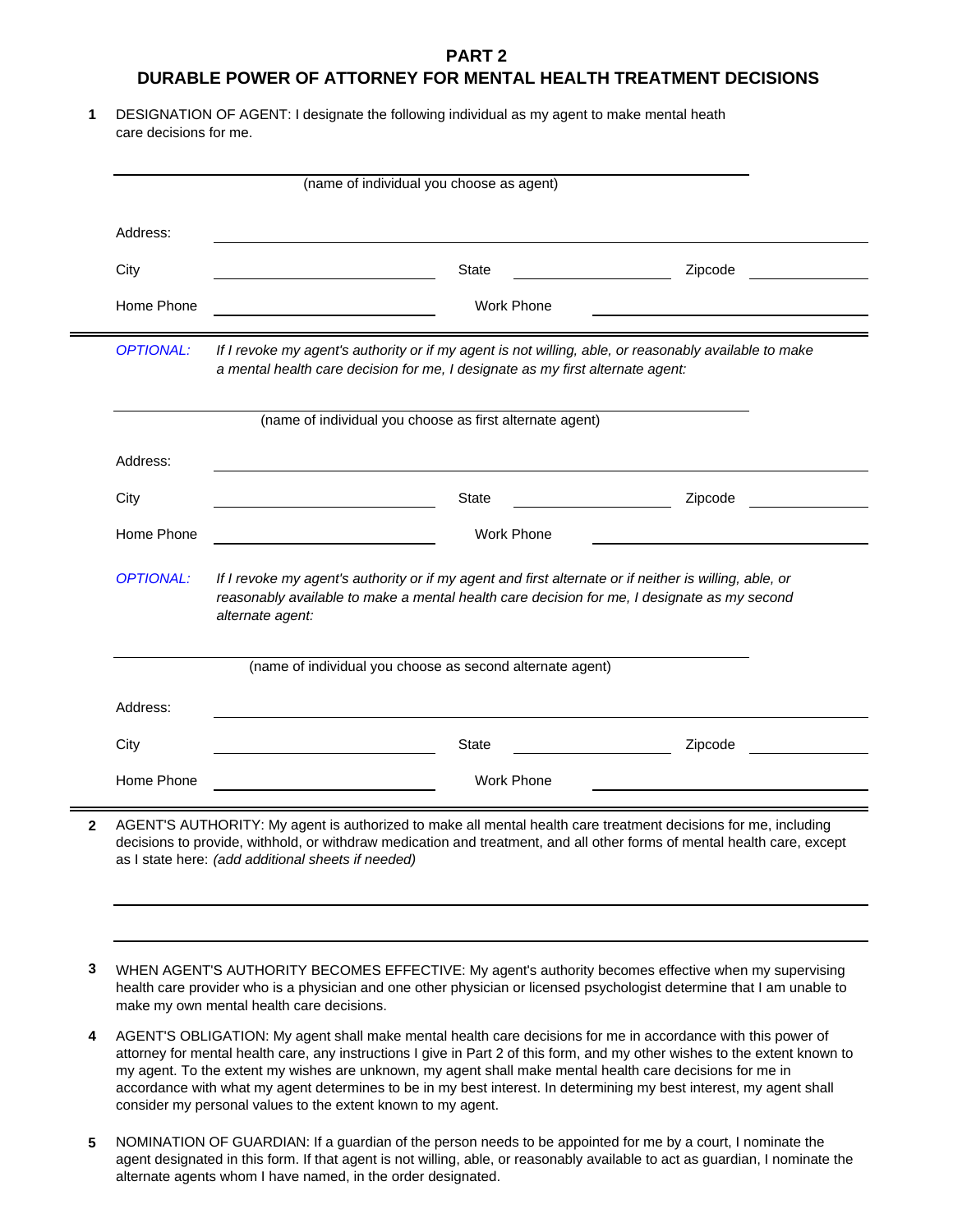#### **PART 3**

# **INSTRUCTIONS FOR MENTAL HEALTH CARE AND TREATMENT**

If you are satisfied to allow your agent to determine what is best for you, you need not fill out this part of the form. If you do fill out this part of the form, you may strike any wording you do not want.

- **6** My preference of treating facility and alternatives to hospitalization:
- **7** My preferences about the physicians or other mental health care providers who will treat me if I am hospitalized:
- **8** My preferences regarding medications:
- **9** My preferences regarding electroconvulsive therapy (ECT or shock treatment):
- **10** My preferences regarding emergency interventions (seclusion, restraint, medications):
- **11** Consent for experimental drugs or treatments:
- **12** Who should be notified immediately of my admission to a facility:
- **13** Who should be prohibited from visiting me:
- **14** My preferences for care and temporary custody of my children or pets:
- **15** My preferences about revocation of my advance mental health care directive during a period of incapacity:
- **16** OTHER WISHES: (If you do not agree with any of the optional choices above and wish to write your own, or if you wish to add to the instructions you have given above, you may do so here.) I direct that*: (add additional sheets if necessary)*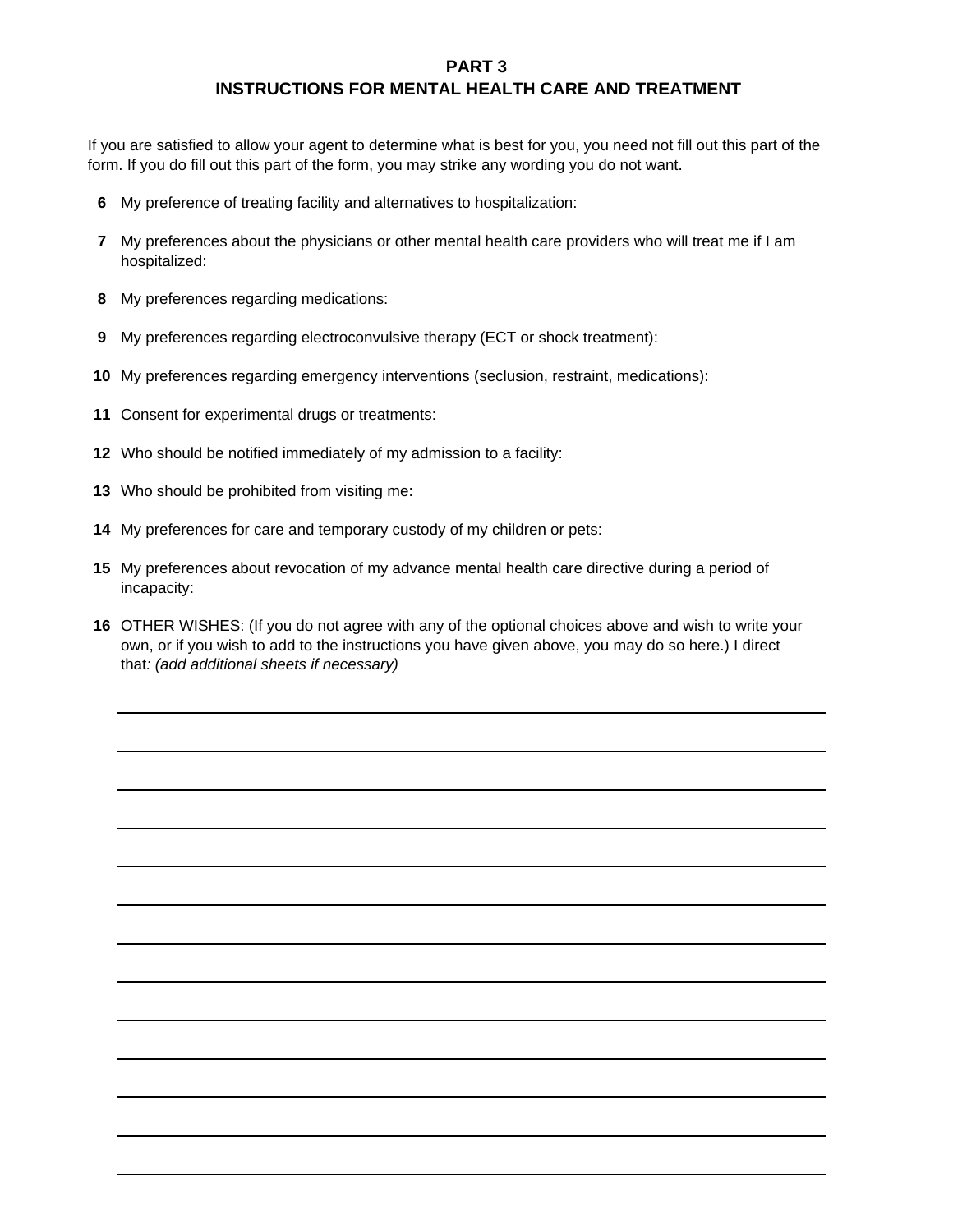### **PART 4 WITNESSES AND SIGNATURES**

**17** EFFECT OF COPY: A copy of this form has the same effect as the original.

**18** SIGNATURES: Sign and date the form here:

| (Sign your name)                                                                                   | (Date)                                                                                                                                                                                                                                                                                                                                                                                                                                                                                                                                                                                                                                                    |
|----------------------------------------------------------------------------------------------------|-----------------------------------------------------------------------------------------------------------------------------------------------------------------------------------------------------------------------------------------------------------------------------------------------------------------------------------------------------------------------------------------------------------------------------------------------------------------------------------------------------------------------------------------------------------------------------------------------------------------------------------------------------------|
|                                                                                                    |                                                                                                                                                                                                                                                                                                                                                                                                                                                                                                                                                                                                                                                           |
| (Print your name)                                                                                  |                                                                                                                                                                                                                                                                                                                                                                                                                                                                                                                                                                                                                                                           |
| (Address)                                                                                          |                                                                                                                                                                                                                                                                                                                                                                                                                                                                                                                                                                                                                                                           |
|                                                                                                    |                                                                                                                                                                                                                                                                                                                                                                                                                                                                                                                                                                                                                                                           |
| (City)                                                                                             | (State)                                                                                                                                                                                                                                                                                                                                                                                                                                                                                                                                                                                                                                                   |
| signature; or (b) acknowledged before a notary public in the State.                                | 19 WITNESSES: This power of attorney will not be valid for making mental health care decisions unless it is either: (a) signed<br>by two qualified adult witnesses who are personally known to you and who are present when you sign or acknowledge your                                                                                                                                                                                                                                                                                                                                                                                                  |
|                                                                                                    | <b>AFFIRMATION OF WITNESSES</b><br><b>Witness 1</b>                                                                                                                                                                                                                                                                                                                                                                                                                                                                                                                                                                                                       |
| of the principal upon the death of the principal under a will now existing or by operation of law. | I declare under penalty of false swearing pursuant to section 710-1062, Hawaii Revised Statutes, that the principal is<br>personally known to me, that the principal signed or acknowledged this power of attorney in my presence, that the principal<br>appears to be of sound mind and under no duress, fraud, or undue influence, that I am not the person appointed as agent by<br>this document, and that I am not a health care provider, nor an employee of a health care provider or facility. I am not related<br>to the principal by blood, marriage, or adoption, and to the best of my knowledge, I am not entitled to any part of the estate |
| (Sign your name)                                                                                   | (Date)                                                                                                                                                                                                                                                                                                                                                                                                                                                                                                                                                                                                                                                    |
|                                                                                                    |                                                                                                                                                                                                                                                                                                                                                                                                                                                                                                                                                                                                                                                           |
| (Print your name)                                                                                  |                                                                                                                                                                                                                                                                                                                                                                                                                                                                                                                                                                                                                                                           |
| (Address)                                                                                          |                                                                                                                                                                                                                                                                                                                                                                                                                                                                                                                                                                                                                                                           |
| (City)                                                                                             | (State)                                                                                                                                                                                                                                                                                                                                                                                                                                                                                                                                                                                                                                                   |
|                                                                                                    | <b>Witness 2</b>                                                                                                                                                                                                                                                                                                                                                                                                                                                                                                                                                                                                                                          |
| of the principal upon the death of the principal under a will now existing or by operation of law. | I declare under penalty of false swearing pursuant to section 710-1062, Hawaii Revised Statutes, that the principal is<br>personally known to me, that the principal signed or acknowledged this power of attorney in my presence, that the principal<br>appears to be of sound mind and under no duress, fraud, or undue influence, that I am not the person appointed as agent by<br>this document, and that I am not a health care provider, nor an employee of a health care provider or facility. I am not related<br>to the principal by blood, marriage, or adoption, and to the best of my knowledge, I am not entitled to any part of the estate |
| (Sign your name)                                                                                   | (Date)                                                                                                                                                                                                                                                                                                                                                                                                                                                                                                                                                                                                                                                    |
|                                                                                                    |                                                                                                                                                                                                                                                                                                                                                                                                                                                                                                                                                                                                                                                           |

(Address)